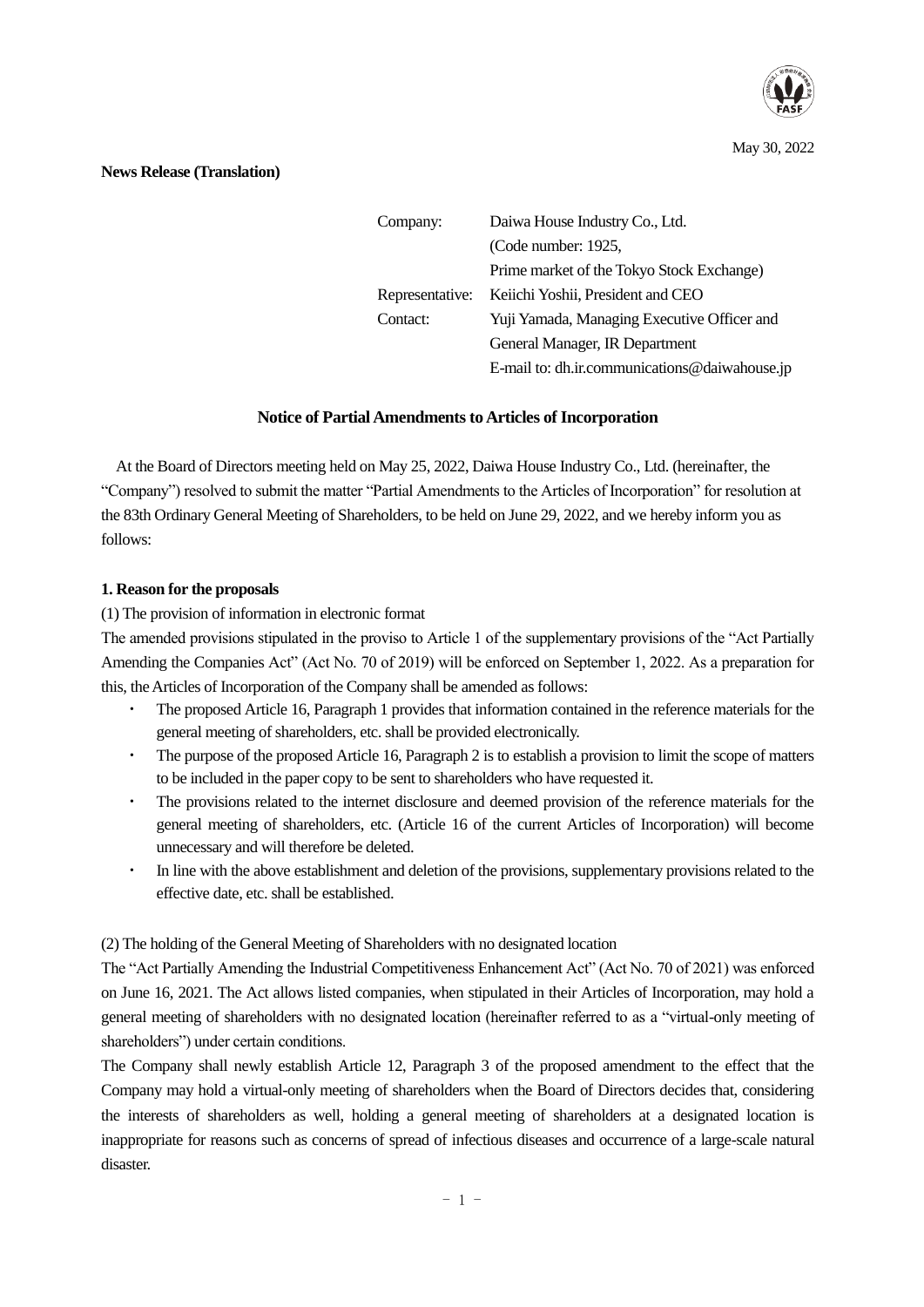In addition, the Company shall establish supplementary provisions stipulating that the partial amendment to the Articles of Incorporation by this proposal will take effect subject to confirmation by the Minister of Economy, Trade and Industry and the Minister of Justice as provided for in those ministerial ordinances as of the date of such confirmation.

# **2. Details on the Amendment**

(1) The provision of reference materials in electronic format

| (Underlined parts represent the change)                                                                                                                                                                                                                                                                                                                                                                                                                                                                           |                                                                                                                                                                                                                                                                                                            |  |  |
|-------------------------------------------------------------------------------------------------------------------------------------------------------------------------------------------------------------------------------------------------------------------------------------------------------------------------------------------------------------------------------------------------------------------------------------------------------------------------------------------------------------------|------------------------------------------------------------------------------------------------------------------------------------------------------------------------------------------------------------------------------------------------------------------------------------------------------------|--|--|
| <b>Current Articles of Incorporation</b>                                                                                                                                                                                                                                                                                                                                                                                                                                                                          | Proposed Amendment                                                                                                                                                                                                                                                                                         |  |  |
| (Internet Disclosure and Deemed Provision of Reference                                                                                                                                                                                                                                                                                                                                                                                                                                                            |                                                                                                                                                                                                                                                                                                            |  |  |
| Materials for the General Meeting of Shareholders, Etc.)                                                                                                                                                                                                                                                                                                                                                                                                                                                          |                                                                                                                                                                                                                                                                                                            |  |  |
| The Company may, when convening a<br>Article 16<br>general meeting of shareholders, deem that it<br>has provided information to shareholders<br>pertaining to matters to be described or<br>indicated in the reference materials for the<br>general meeting of shareholders, business<br>report, non-consolidated financial<br>statements, and consolidated financial<br>statements, by disclosing such information<br>through the internet in accordance with the<br>provisions provided in the Ordinance of the | (Deleted)                                                                                                                                                                                                                                                                                                  |  |  |
| Ministry of Justice.                                                                                                                                                                                                                                                                                                                                                                                                                                                                                              |                                                                                                                                                                                                                                                                                                            |  |  |
| (Newly established)                                                                                                                                                                                                                                                                                                                                                                                                                                                                                               | (Measures for Electronic Provision, Etc.)<br>The Company shall, when convening a<br>Article 16                                                                                                                                                                                                             |  |  |
|                                                                                                                                                                                                                                                                                                                                                                                                                                                                                                                   | general meeting of shareholders, provide<br>information contained in the reference<br>materials for the general meeting of<br>shareholders, etc. electronically.                                                                                                                                           |  |  |
|                                                                                                                                                                                                                                                                                                                                                                                                                                                                                                                   | Among the matters to be provided<br>(2)<br>electronically, the Company may choose not<br>to include all or part of the matters stipulated<br>in the Ordinance of the Ministry of Justice in<br>the paper copy to be sent to shareholders<br>who have requested it by the record date for<br>voting rights. |  |  |
| (Newly established)                                                                                                                                                                                                                                                                                                                                                                                                                                                                                               | (Supplementary provisions)                                                                                                                                                                                                                                                                                 |  |  |
|                                                                                                                                                                                                                                                                                                                                                                                                                                                                                                                   | (Transitional Measures Concerning Measures for Provision                                                                                                                                                                                                                                                   |  |  |
|                                                                                                                                                                                                                                                                                                                                                                                                                                                                                                                   | in Electronic Format, Etc.)                                                                                                                                                                                                                                                                                |  |  |
|                                                                                                                                                                                                                                                                                                                                                                                                                                                                                                                   | The deletion of Article 16 (Internet<br>Article 1                                                                                                                                                                                                                                                          |  |  |
|                                                                                                                                                                                                                                                                                                                                                                                                                                                                                                                   | Disclosure and Deemed Provision of                                                                                                                                                                                                                                                                         |  |  |
|                                                                                                                                                                                                                                                                                                                                                                                                                                                                                                                   | Reference Materials for the General Meeting                                                                                                                                                                                                                                                                |  |  |
|                                                                                                                                                                                                                                                                                                                                                                                                                                                                                                                   | of Shareholders, Etc.) of the current Articles                                                                                                                                                                                                                                                             |  |  |
|                                                                                                                                                                                                                                                                                                                                                                                                                                                                                                                   | of Incorporation and the new establishment<br>of the proposed Article 16 (Measures for                                                                                                                                                                                                                     |  |  |
|                                                                                                                                                                                                                                                                                                                                                                                                                                                                                                                   | Electronic Provision, Etc.) shall come into<br>effect on September 1, 2022.                                                                                                                                                                                                                                |  |  |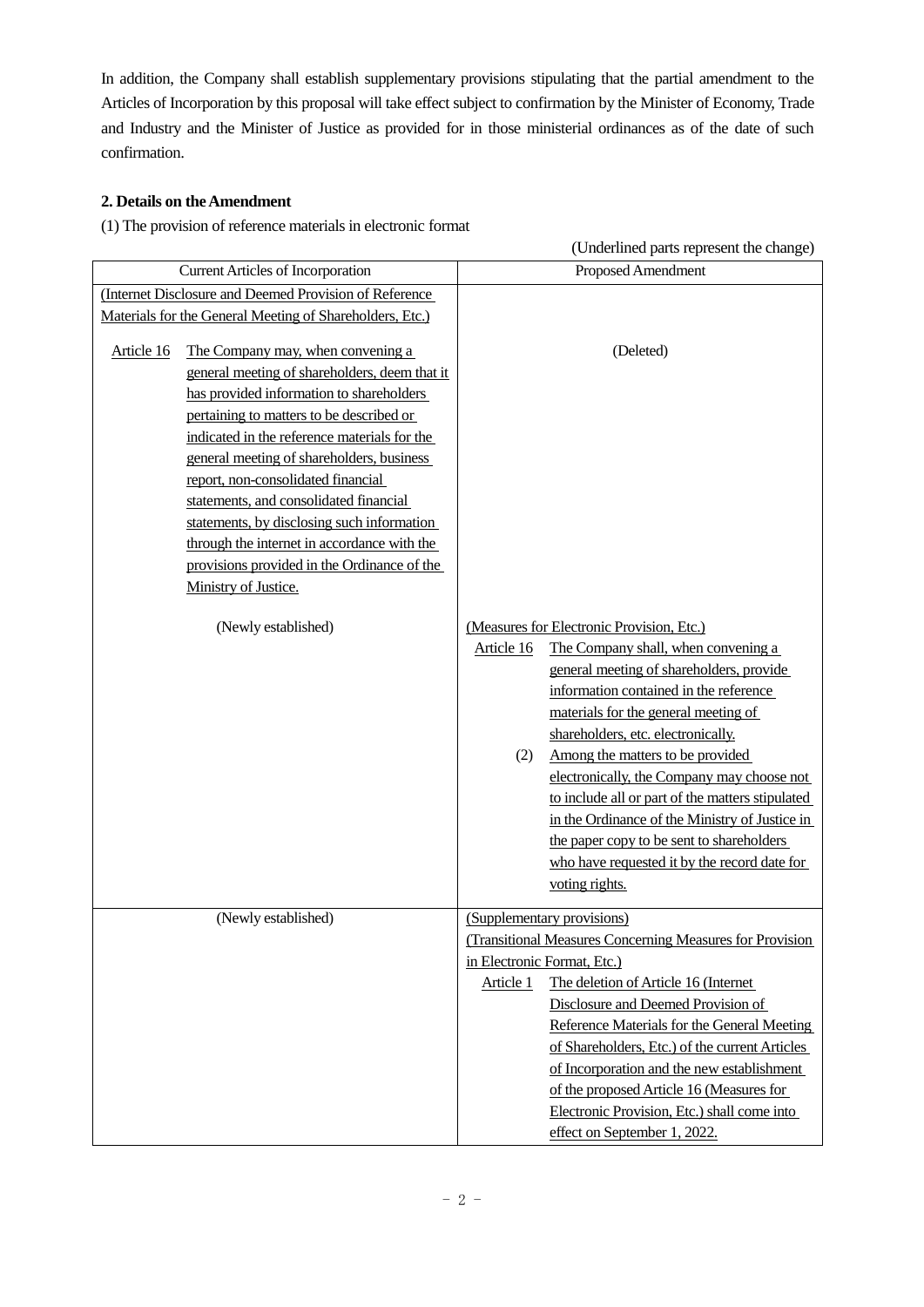| <b>Current Articles of Incorporation</b> | Proposed Amendment |                                                |
|------------------------------------------|--------------------|------------------------------------------------|
|                                          | (2)                | Notwithstanding the provisions of the          |
|                                          |                    | preceding paragraph, Article 16 (Internet      |
|                                          |                    | Disclosure and Deemed Provision of             |
|                                          |                    | Reference Materials for the General Meeting    |
|                                          |                    | of Shareholders, Etc.) of the current Articles |
|                                          |                    | of Incorporation shall remain in force with    |
|                                          |                    | respect to a general meeting of shareholders   |
|                                          |                    | to be held on a date within six months from    |
|                                          |                    | the effective date.                            |
|                                          | (3)                | These provisions shall be deleted after the    |
|                                          |                    | lapse of six months from the effective date or |
|                                          |                    | the lapse of three months from the date of the |
|                                          |                    | general meeting of shareholders set forth in   |
|                                          |                    | the preceding paragraph, whichever is later.   |
|                                          |                    |                                                |

|  |  | (2) The holding of the General Meeting of Shareholders with no designated location |  |
|--|--|------------------------------------------------------------------------------------|--|
|  |  |                                                                                    |  |

|                                          |                                                                                                                                                  | (Underlined parts represent the change) |                                                                                                                                                                                                                                                                                                                                                                                                       |  |
|------------------------------------------|--------------------------------------------------------------------------------------------------------------------------------------------------|-----------------------------------------|-------------------------------------------------------------------------------------------------------------------------------------------------------------------------------------------------------------------------------------------------------------------------------------------------------------------------------------------------------------------------------------------------------|--|
| <b>Current Articles of Incorporation</b> |                                                                                                                                                  |                                         | Proposed Amendment                                                                                                                                                                                                                                                                                                                                                                                    |  |
| (Convocation)                            |                                                                                                                                                  | (Convocation)                           |                                                                                                                                                                                                                                                                                                                                                                                                       |  |
| Article 12                               | An ordinary general meeting of shareholders<br>of the Company shall be convened within<br>three (3) months after the end of each fiscal<br>year. | Article 12                              | An ordinary general meeting of shareholders<br>of the Company shall be convened within<br>three (3) months after the end of each fiscal<br>year.                                                                                                                                                                                                                                                      |  |
| (2)                                      | An extraordinary general meeting of<br>shareholders may be convened whenever<br>necessary.                                                       | (2)                                     | An extraordinary general meeting of<br>shareholders may be convened whenever<br>necessary.                                                                                                                                                                                                                                                                                                            |  |
|                                          | (Newly established)                                                                                                                              | (3)                                     | The Company may hold a virtual-only<br>meeting of shareholders when the Board of<br>Directors decides that, considering the<br>interests of shareholders as well, holding a<br>general meeting of shareholders at a<br>designated location is inappropriate for<br>reasons such as concerns of spread of<br>infectious diseases and occurrence of a<br>large-scale natural disaster.                  |  |
| (Newly established)                      |                                                                                                                                                  | of Shareholders)<br>Article 2           | (Supplementary provisions)<br>(Transitional Measures Concerning Virtual-Only Meetings<br>The amendment to Article 12 will take effect<br>subject to confirmation by the Minister of<br>Economy, Trade and Industry and the<br>Minister of Justice as provided for in those<br>ministerial ordinances as of the date of such<br>confirmation. This provision will be deleted<br>on the effective date. |  |